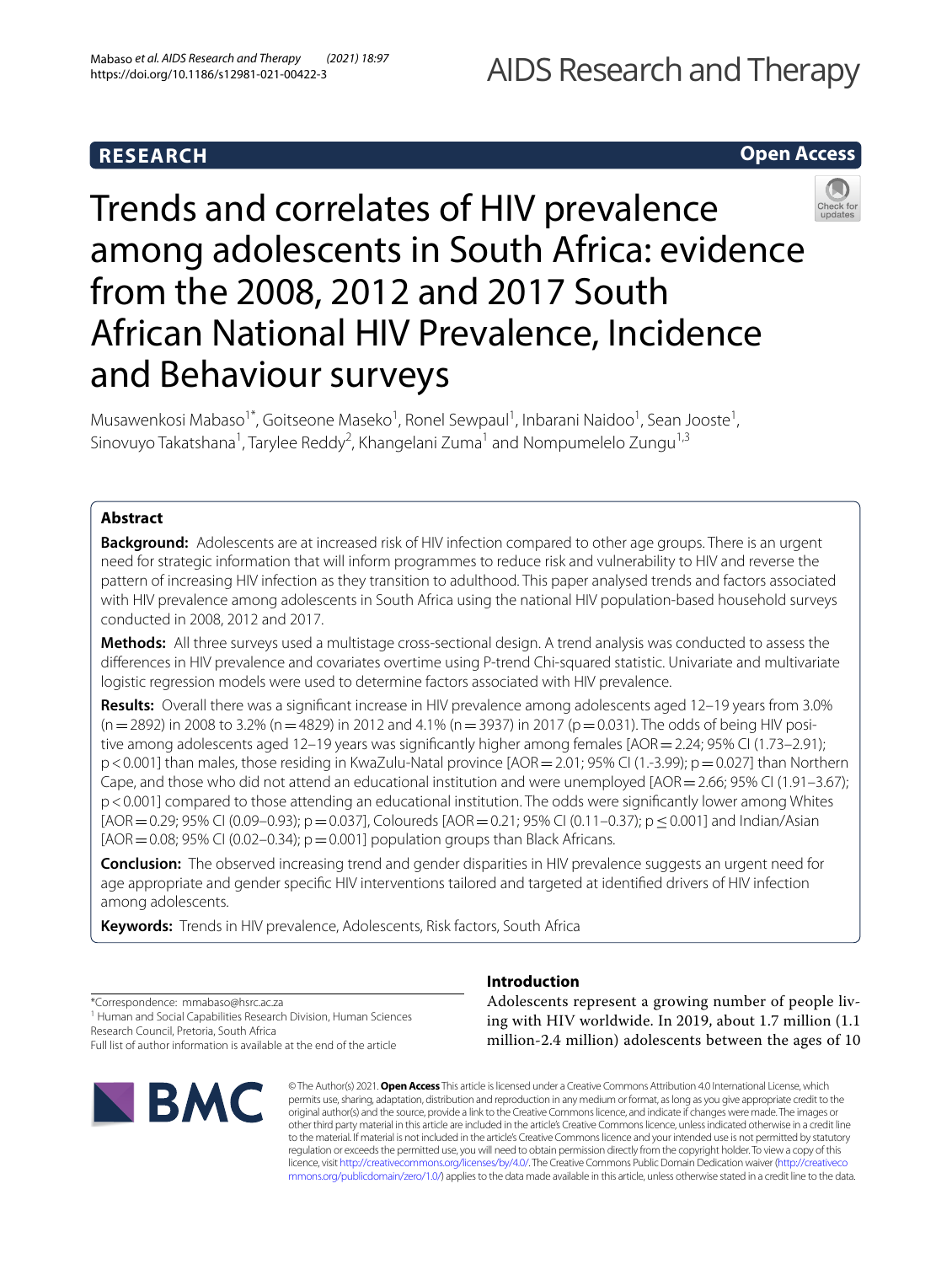and 19 were living with HIV worldwide [\[1](#page-7-0)]. In addition, 170,000 (53,000–340,000) adolescents between the ages of 10 and 19 were newly infected with HIV in 2019. In sub-Saharan Africa that year, four times as many adolescent girls were newly infected with HIV than adolescent boys (UNICEF, 2020) [[1](#page-7-0)]. Adolescents are highly vulnerable to HIV acquisition than adult because of the transition stage of their development and the need to adapt to the rapid biological, physical and structural changes in their lives [[2\]](#page-7-1).

In generalised epidemics, many young adolescents living with HIV acquired the infection perinatally (during pregnancy, birth or breastfeeding) where mothers were not enrolled in prevention of mother-to-child transmission (PMTCT) programmes  $[2, 3]$  $[2, 3]$  $[2, 3]$  $[2, 3]$ . The main mode of HIV transmission among adolescents who were not perinatally infected is unprotected heterosexual sex [\[4](#page-7-3)]. High-risk behaviours such as early sexual debut, inconsistent condom use, substance use (alcohol and drug use, peer pressure), and sensation-seeking behaviours have been associated with increasing HIV burden in this age group [\[3](#page-7-2)[–5\]](#page-7-4).

Furthermore, age disparate sexual relationships increase risk of HIV acquisition among adolescent girls since older men are more likely to be HIV positive, and such relationships are characterized by unprotected and coercive sex  $[6-8]$  $[6-8]$  $[6-8]$ . This is more likely among adolescent girls who often engage in such relationships for economic and other material reasons. Social norms that sustain gender-based violence are also closely linked to HIV risk among adolescent girls [[9,](#page-7-7) [10\]](#page-7-8). In addition, the proportion of adolescents who have comprehensive and accurate knowledge about HIV transmission and prevention remains inadequate [[4\]](#page-7-3). Low risk perception for acquisition of HIV infection is also a factor in this age cohort. Another challenge is the limited ability of adolescents to independently access HIV testing and counselling services as they face age- and genderrelated restrictions  $[11–13]$  $[11–13]$  $[11–13]$  $[11–13]$ . Consequently, the lack of awareness of HIV status among adolescents living with HIV is high [[13](#page-7-10)].

Evidence of the high burden of HIV among adolescents underscores the need to comprehensively assess HIV prevalence and associated factors in this age group in order to generate evidence to drive policy and action. Intervening during early adolescence can shape attitudes and behaviours as they are being formed, rather than attempting to change established behaviours during later adolescence and adulthood. This paper analysed trends and factors associated with HIV prevalence among adolescents in South Africa using national HIV populationbased household surveys conducted in 2008, 2012 and 2017.

### **Methods**

### **Survey design and data collection**

This secondary analysis is based on data collected using a multi-stage cross-sectional design from the three nationally representative household-based South African National HIV Prevalence, Incidence, Behaviour and Communication surveys completed in South Africa since 2008, 2012 and 2017 [\[14](#page-7-11)[–16](#page-7-12)]. In each survey wave a systematic probability sample of 15 households was randomly chosen from 1000 enumeration areas (EAs) in 2008 and 2012 and small area layers (SALs) in 2017, which were randomly selected from 86 000 EAs based on the national sampling frame released by Statistics South Africa in 2001 and updated in 2011  $[17, 18]$  $[17, 18]$  $[17, 18]$  $[17, 18]$ . The selection of EAs and SALs were stratifed by province and locality types namely urban formal, urban informal, rural formal (including commercial farms) and rural informal localities. In 2008 and 2012 these four locality types were used, whereas in 2017 three locality types were used as the urban informal and formal areas were grouped into one urban locality.

In the 2008 surveys, in each household a maximum of three people were selected randomly to participate in the study, each representing the 2–14 years, 15–24 years and 25 years and older age groups and three diferent questionnaires were administered to each age group. In the 2012 and 2017 surveys, all household members irrespective of the age were eligible to participate in the survey. In all the surveys age-appropriate questionnaires were administered to solicit information on socio-demographic characteristics, sexual practices and behaviour, knowledge, attitudes and perceptions, self-reported testing of tuberculosis and HIV, exposure to behaviour change communication campaigns, alcohol and substance use and general health related characteristics.

Dried blood spots' (DBS) specimens were collected from consenting individuals for HIV testing. Samples were tested for HIV using an enzyme immunoassay (EIA) (Vironostika HIV Uni-Form II plus O, Biomeriux, Boxtel, The Netherlands), and samples which tested positive were retested using a second EIA (Advia Centaur XP, Siemens Medical Solutions Diagnostics, Tarrytown, New York, USA). Any samples with discordant results on the frst two EIAs were tested with a third EIA (Roche Elecys 2010 HIV Combi, Roche Diagnostics, Mannheim, Germany).

### **Measures**

The primary outcome measure in this analysis was HIV serostatus dichotomized to a binary outcome (i.e., HIV positive  $=1$  and HIV negative  $=0$ ). Explanatory variables included demographic variables such as two adolescent age groups (12–14 years, 15–19 years), sex (male, female),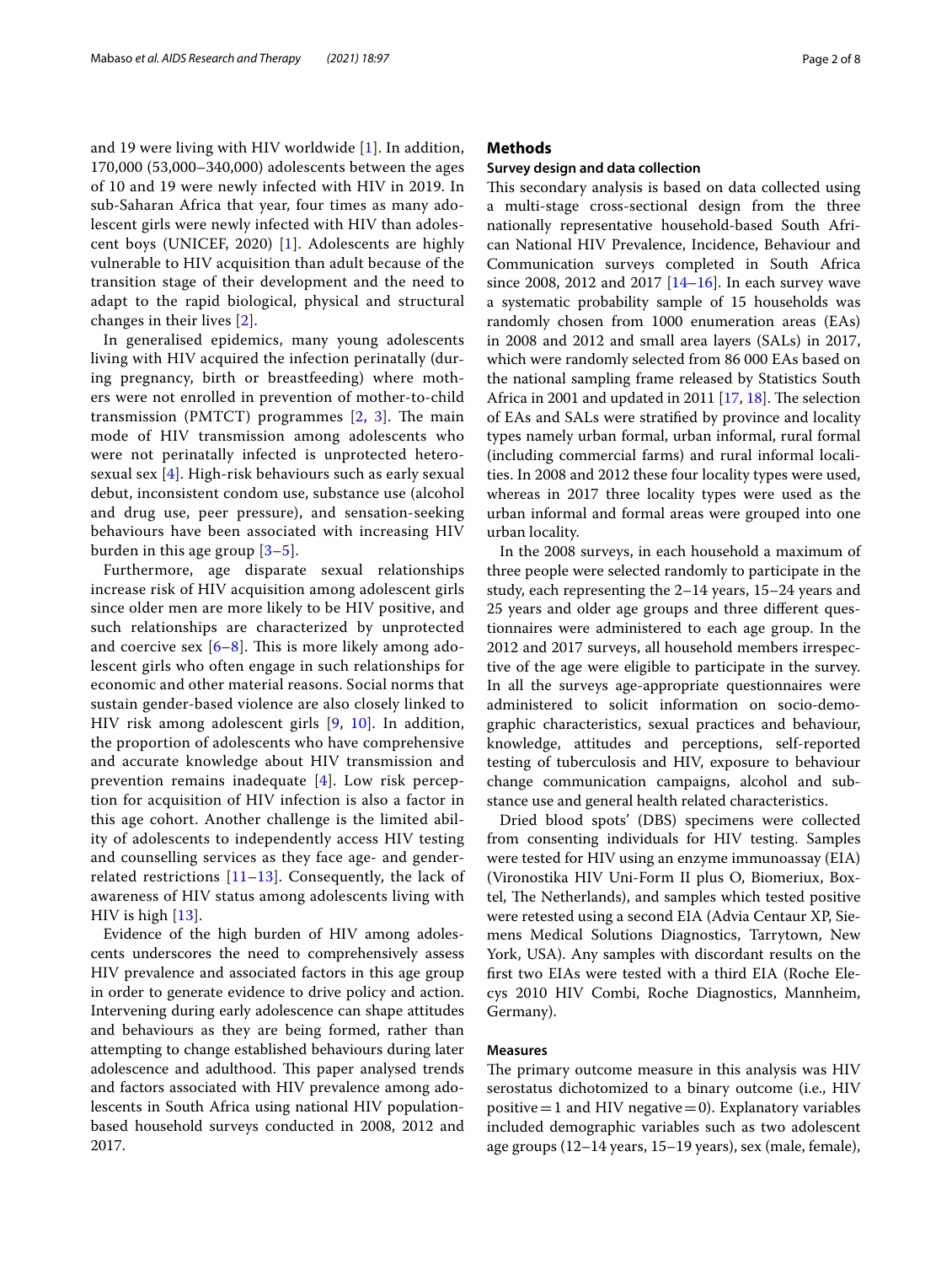population group as defned in the South African census (Black Africans, White, Coloured, Indian/Asian), current marital status (not married, married), school attendance (yes, no), education and employment (attend an educational institution, do not attend educational institution and unemployed, do not attend educational institution and employed), locality type (urban areas, rural areas) and province (Western Cape, Eastern Cape, Northern Cape, Free State, KwaZulu-Natal, North West, Gauteng, Mpumalanga, Limpopo), orphanhood status (yes, no). Including HIV related behavioural factors such as ever had sexual intercourse (yes, no), correct knowledge of HIV and rejection of myths (yes, no).

#### **Statistical analysis**

All data processing and statistical analyses were done using Stata statistical software, Release 15.0 (College Station, TX: Stata Corporation). Each of the surveys had their own calculated survey weights and the methods used to derive each of these original weights are reported elsewhere  $[14–16]$  $[14–16]$ . For this analysis, the selected variables, original weights and primary sampling units (PSUs) were extracted from each survey wave and merged into a pooled dataset. A calculated relative probability weight was then derived by dividing the original survey weight by the total South African population counts in each survey year.

A chi-square statistic for trend was calculated using p-trend with the weighted estimates as inputs in order to determine changes in HIV prevalence across the study years. The analyses was further stratified by  $12-14$  and 15–19 year old age groups. Univariate logistic regression analysis was used to assess the associations between HIV status and selected covariates for the 12–19 year olds as a whole. Statistically signifcant variables were entered into a multivariate logistic regression model for the 12–19 year olds. Crude and adjusted odds ratios (aORs) with 95% confdence Intervals (CIs) were calculated. A  $p \leq 0.05$  was used to indicate statistical significance. The "svy" command was used to take into account survey weights for the complex multi-level sampling design.

### **Results**

### **Trends in HIV prevalence**

Table [1](#page-3-0) shows an increase in HIV prevalence from 2008 to 2012 among adolescents aged 12-19 years. This change over time was marked among 2–14 year old adolescents as the HIV prevalence increased from 1.1% in 2008 to 3.2% in 2012 and decreased to 2.4% in 2017 ( $p = 0.044$ ). In the older adolescent age group of 15–19 year olds, HIV prevalence decreased from 4.4% in 2008 to 3.2% in 2012 and increased to 6.5% in 2017.

Among females, there was an increase in HIV prevalence from 4.2% in 2008, to 4.7% in 2012 and 5.7% in 2017, although the change was not statistically signifcant. A statistically signifcant change in HIV prevalence was observed among males over time  $(p < 0.001)$ . The HIV prevalence for male adolescents declined slightly from 1.8% in 2008 to 1.6% in 2012 and then increased markedly to 4.5% in 2017.

All population groups showed an increase in HIV prevalence across the years. However, this was only statistically significant for the White population. There was heterogeneity in HIV prevalence by locality type although not statistically signifcant. HIV prevalence peaked in 2017 for both locality types and there was an increasing trend over time in rural areas. There was a non-signifcant increase in HIV prevalence among orphans from 5.1% in 2008 to 5.9% in 2012 and 7.7% in 2017, compared to a signifcant increase among nonorphans, peaking in 2017 (4%,  $p = 0.025$ ). Similarly, there was a non-signifcant increase in HIV prevalence among those who attended an educational institution with 2.4% in 2008, 2.8% in 2012 and 3.9% in 2017.

Table [2](#page-4-0) shows trends in HIV prevalence by behavioural characteristics among adolescents aged 12–14 years. There were differences in HIV prevalence over time among those who attended school with a peak in 2012  $(3.2%)$  ( $p=0.005$ ). HIV prevalence among those who did not attend school was largely unchanged at 6.8% in 2008 and 6.1% in 2012, but it must be highlighted that the counts for these were  ${\leq}\,20.$  There was an increase in HIV prevalence over time among those who were sexually active but the change was not signifcant. Notably there was a signifcant change in HIV prevalence over time  $(p=0.008)$  among 12–14 year olds who said they never had sexual intercourse. The HIV prevalence among those who said they never had sexual intercourse was approximately 1% in 2008, compared to 2.8% in 2012 and 2.5% in 2017. Although non-signifcant, HIV prevalence among those who had correct knowledge of HIV and rejection of myths increased from 1.8% in 2008, 2.8% in 2012 and 3.5% in 2017.

Table [3](#page-4-1) shows trends in HIV prevalence by behavioural characteristics among adolescents aged 15–19 years. There was a significant change in HIV prevalence over time ( $p=0.005$ ) among 15–19 year olds who said they never had sexual intercourse. There was some variability in this with 3.4% in 2008 and 1.6% in 2012 compared to a peak of 4.5% in 2017. HIV prevalence among those who had correct knowledge of HIV and rejection of myths increased from 1.9% in 2008, 2.8% in 2012 and 4.5% in 2017, although not statistically signifcant. Furthermore, there was a signifcant diference in HIV prevalence over time  $(p=0.006)$  among those who did have correct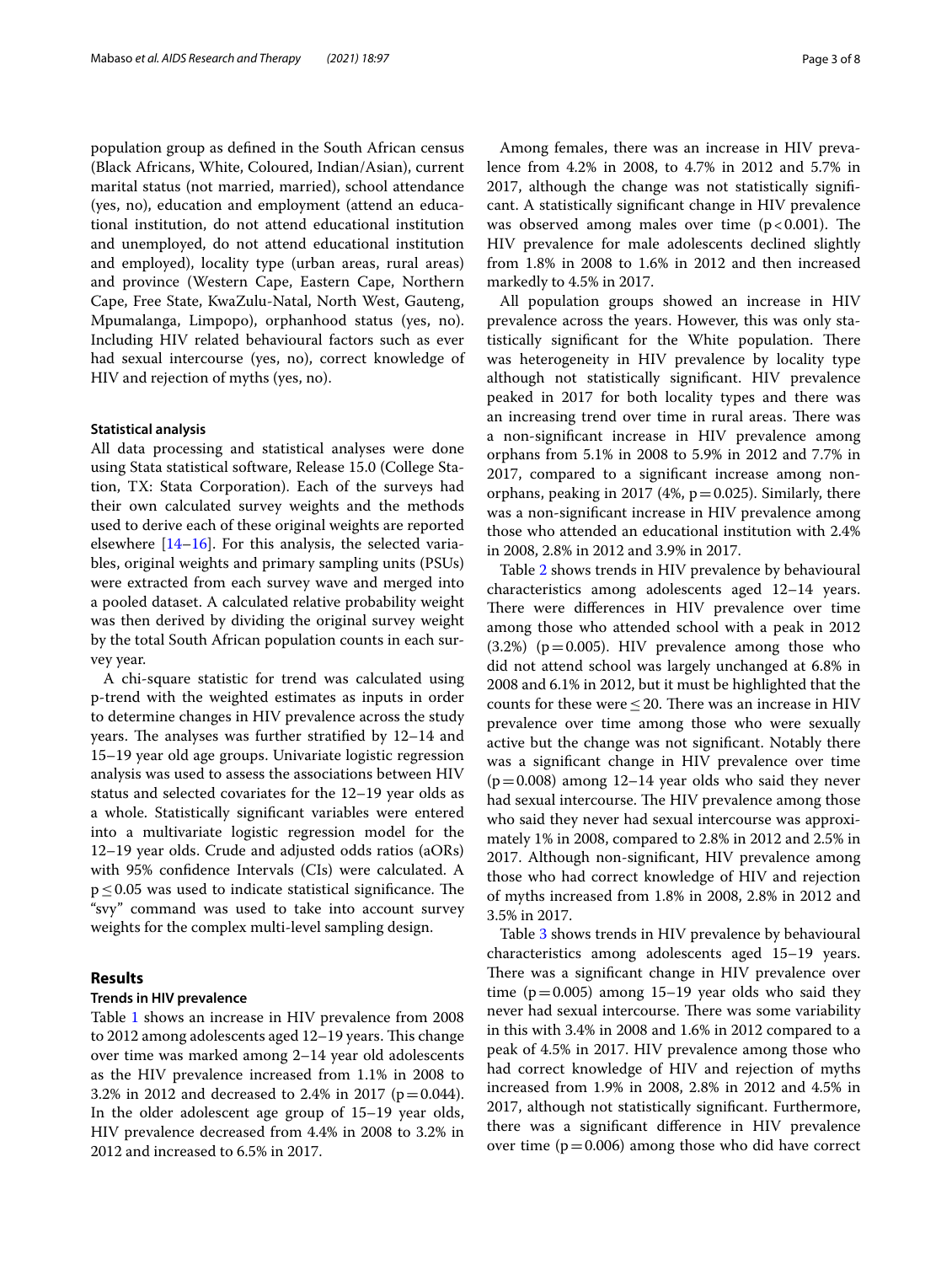| <b>Variables</b>                                     | 2008       |              | 2012       |              | 2017       |                   |         |
|------------------------------------------------------|------------|--------------|------------|--------------|------------|-------------------|---------|
|                                                      | N (%)      | 95% CI       | N (%)      | 95% CI       | N(% )      | 95% CI            | p-value |
| Total                                                | 2892 (3.0) | $2.1 - 4.2$  | 4829 (3.2) | $2.5 - 4.0$  | 3937 (4.1) | $3.3 - 5.0$       | 0.031   |
| Age group                                            |            |              |            |              |            |                   |         |
| $12 - 14$                                            | 964(1.1)   | $0.5 - 2.4$  | 1712 (3.2) | $2.0 - 5.0$  | 1564(2.4)  | $1.6 - 3.4$       | 0.044   |
| $15 - 19$                                            | 1928 (4.4) | $3.0 - 6.5$  | 3117 (3.2) | $2.4 - 4.1$  | 2373 (6.5) | $4.1 - 6.7$       | 0.103   |
| Sex                                                  |            |              |            |              |            |                   |         |
| Male                                                 | 1391 (1.8) | $0.7 - 4.5$  | 2377 (1.6) | $0.9 - 2.7$  | 1869 (4.5) | $2.4 - 4.9$       | < 0.001 |
| Female                                               | 1501 (4.2) | $3.2 - 5.7$  | 2452 (4.7) | $3.7 - 6.1$  | 2068 (5.7) | $3.7 - 5.9$       | 0.816   |
| Race                                                 |            |              |            |              |            |                   |         |
| <b>Black African</b>                                 | 1785 (3.6) | $2.5 - 5.1$  | 3400 (3.8) | $3.0 - 4.7$  | 2915 (5.1) | $3.7 - 5.6$       | 0.361   |
| White                                                | 232(0.1)   | $0.0 - 0.4$  | 183(0.0)   | $\equiv$     | 101(0.4)   | $0.8 - 11.6$      | 0.047   |
| Coloured                                             | 642 (0.6)  | $0.1 - 3.1$  | 919 (0.3)  | $0.1 - 1.2$  | 740 (3.1)  | $0.3 - 1.5$       | 0.474   |
| Indian                                               | 230(0.0)   | $0.0 - 0.1$  | 322(0.1)   | $0.0 - 0.7$  | 181(0.1)   | $\qquad \qquad -$ | 0.535   |
| Locality                                             |            |              |            |              |            |                   |         |
| Urban areas                                          | 2023 (3.2) | $1.9 - 5.3$  | 2886 (2.5) | $1.7 - 3.6$  | 2275 (5.3) | $3.1 - 5.4$       | 0.058   |
| Rural areas                                          | 869 (2.7)  | $1.8 - 4.0$  | 1943 (3.9) | $2.9 - 5.2$  | 1662 (4.0) | $3.1 - 5.4$       | 0.600   |
| Province                                             |            |              |            |              |            |                   |         |
| Western Cape                                         | 434(0.6)   | $0.2 - 2.0$  | 489 (0.9)  | $0.3 - 2.8$  | 444 (2.0)  | $1.4 - 5.5$       | 0.083   |
| Eastern Cape                                         | 418(3.5)   | $1.9 - 6.6$  | 736 (1.9)  | $1.0 - 3.7$  | 445 (6.6)  | $2.7 - 8.3$       | 0.423   |
| Northern Cape                                        | 214(1.2)   | $0.4 - 3.2$  | 392 (2.1)  | $0.6 - 7.0$  | 311(3.2)   | $0.5 - 3.4$       | 0.642   |
| Free State                                           | 178(2.3)   | $0.4 - 12.7$ | 287 (2.0)  | $1.0 - 4.2$  | 310(12)    | $2.3 - 7.0$       | 0.028   |
| KwaZulu-Natal                                        | 495 (2.8)  | $1.7 - 4.8$  | 1165 (5.8) | $4.1 - 8.1$  | 813 (4.8)  | $3.0 - 6.7$       | 0.644   |
| North West                                           | 229(2.1)   | $0.7 - 6.3$  | 331 (3.5)  | $1.7 - 7.3$  | 343(6.3)   | $1.4 - 5.3$       | 0.495   |
| Gauteng                                              | 431 (4.4)  | $1.6 - 11.2$ | 481 (2.6)  | $1.3 - 5.3$  | 489 (11)   | $2.7 - 7.9$       | 0.785   |
| Mpumalanga                                           | 221 (4.4)  | $2.5 - 7.4$  | 456 (4.3)  | $2.4 - 7.5$  | 386 (7.4)  | $3.8 - 10.6$      | 0.842   |
| Limpopo                                              | 272(2.5)   | $1.1 - 5.9$  | 492 (2.4)  | $1.1 - 5.3$  | 396 (5.9)  | $1.3 - 4.1$       | 0.977   |
| Orphanhood status                                    |            |              |            |              |            |                   |         |
| Yes                                                  | 633(5.1)   | $3.4 - 7.7$  | 1071 (5.9) | $3.8 - 8.9$  | 863 (7.7)  | $6.3 - 11.5$      | 0.435   |
| No                                                   | 1971 (2.2) | $1.2 - 4.0$  | 2778 (1.8) | $1.3 - 2.6$  | 2718 (4.0) | $1.9 - 3.5$       | 0.025   |
| Education attendance and employment status           |            |              |            |              |            |                   |         |
| Attend an educational institution                    | 2274(2.4)  | $1.5 - 3.9$  | 4193 (2.8) | $2.1 - 3.6$  | 3256 (3.9) | $2.9 - 4.5$       | 0.060   |
| Do not attend educational institution and unemployed | 259 (9.0)  | $5.6 - 14.1$ | 446 (8.5)  | $5.3 - 13.3$ | 361 (14)   | $6.7 - 15.8$      | 0.713   |
| Do not attend educational institution and Employed   | 110(2.3)   | $0.7 - 7.2$  | 121(2.5)   | $0.9 - 6.7$  | 60 (7.2)   | $0.0 - 1.6$       | 0.903   |

<span id="page-3-0"></span>**Table 1** HIV Prevalence by demographic characteristics among adolescents aged 12–19 years from the 2008, 2012 and 2017 surveys, South Africa

knowledge of HIV and rejection of myths with 1.9% in 2008, 2.8% in 2012 and 4.5% in 2017.

### **Factors associated with HIV prevalence**

Table [4](#page-5-0) shows the results of the logistic regression analysis of factors associated with HIV prevalence among adolescents aged  $12-19$  years. The final multivariate regression model shows that the odds of being HIV positive were signifcantly more likely among females than males  $[4OR = 2.24 (95\% CI: 1.73-2.91); p < 0.001]$ , those residing in KwaZulu-Natal than Northern Cape province [ $aOR = 2.01$  (95% CI: 1.09–3.99);  $p = 0.027$ ], and those who did not attend an educational institution and were unemployed  $[aOR = 2.66 (95\% CI: 0.91 - 3.67), p < 0.001]$ compared to those that attended an educational institution. Compared to the Black African population group, the odds of being HIV positive were signifcantly less likely for all other race groups. For Whites the aOR was 0.29 (95% CI: 0.09–0.93, p=0.037), for Coloureds the aOR was 0.21 (95% CI: 0.11–1.37,  $p \le 0.001$ ) and for Indians/Asians the aOR was 0.82% (95% CI: 0.02–0.34,  $p=0.001$ ). Furthermore, non-orphans were less likely to be HIV positive compared to orphans  $[aOR=0.45 (0.36-$ 0.58),  $p < 0.001$ ). Those who said they never had sex were less likely to be HIV positive compared to those who said they ever had sex  $[aOR = 0.55 (0.41 - 0.74), p < 0.001]$ .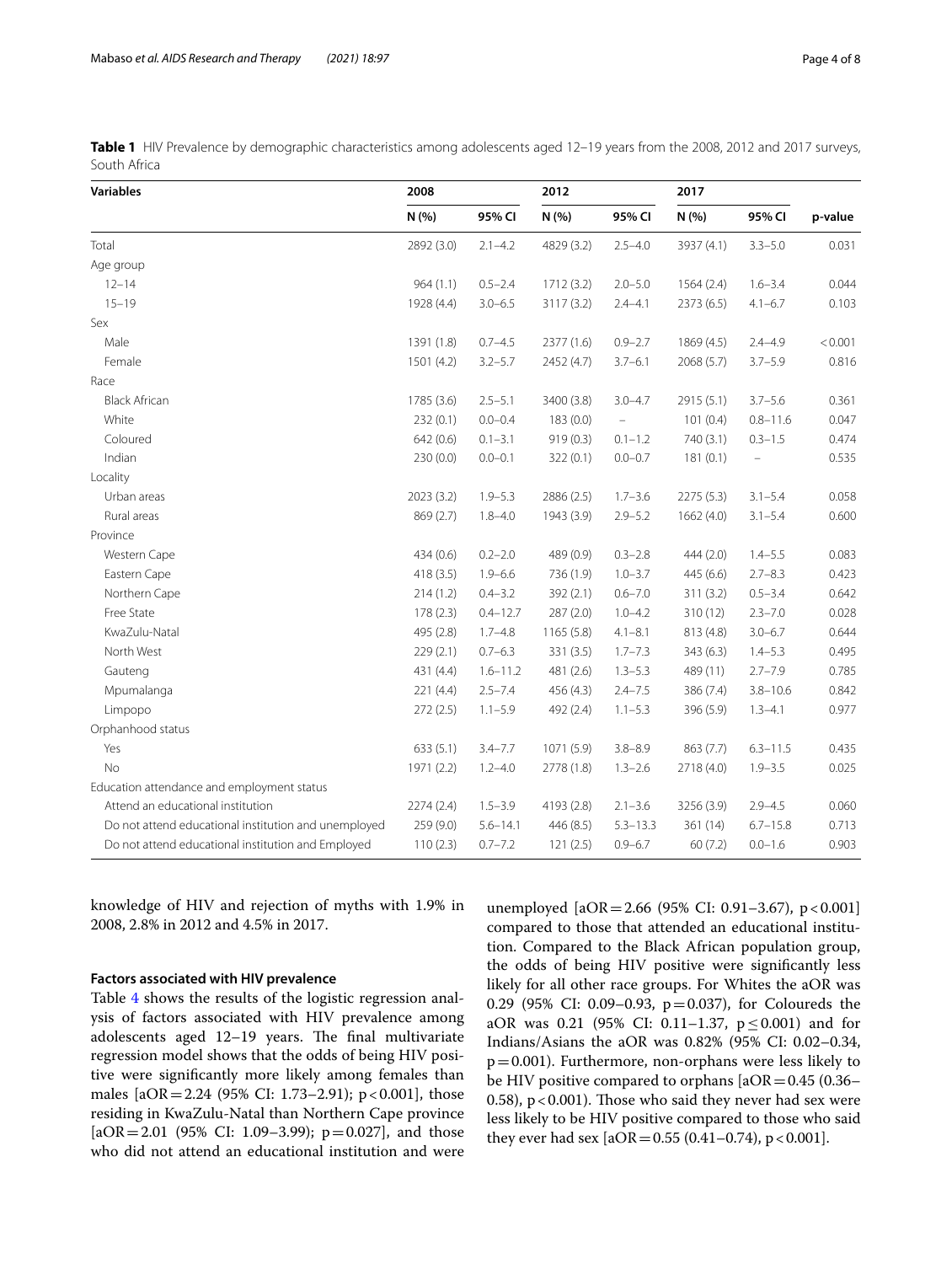| <b>Variables</b>            | 2008 |                                          |     |      | 2012         |      |      | 2017        |      |         |
|-----------------------------|------|------------------------------------------|-----|------|--------------|------|------|-------------|------|---------|
|                             | $\%$ | 95% CI                                   | N   | $\%$ | 95% CI       | N    | $\%$ | 95% CI      | N    |         |
| School attendance           |      |                                          |     |      |              |      |      |             |      |         |
| Yes                         | 1.0  | $0.4 - 2.4$                              | 897 | 3.2  | $2.0 - 5.0$  | 1686 | 2.5  | $1.7 - 3.7$ | 1447 | 0.005   |
| <b>No</b>                   | 6.8  | $1.5 - 26.2$                             | 16  | 6.1  | $1.9 - 18.1$ | 21   | 0.0  | -           | 20   | < 0.001 |
| Ever had sexual intercourse |      |                                          |     |      |              |      |      |             |      |         |
| Yes                         | 5.3  | $0.7 - 30.4$                             | 18  | 8.6  | $1.5 - 35.8$ | 30   | 0.0  | $\equiv$    | 13   | 0.697   |
| <b>No</b>                   | 0.9  | $0.3 - 2.3$                              | 891 | 2.8  | $1.7 - 4.5$  | 1650 | 2.5  | $1.7 - 3.7$ | 1429 | 0.008   |
|                             |      | Correct knowledge and rejection of myths |     |      |              |      |      |             |      |         |
| <b>No</b>                   | 0.9  | $0.3 - 2.6$                              | 697 | 3.2  | $2.0 - 5.1$  | 1391 | 2.2  | $1.5 - 3.4$ | 1178 | 0.076   |
| Yes                         | 1.8  | $0.6 - 5.9$                              | 216 | 2.8  | $0.5 - 13.5$ | 303  | 3.5  | $1.5 - 8.1$ | 289  | 0.253   |

<span id="page-4-0"></span>Table 2 HIV Prevalence by behavioural characteristics among adolescents aged 12-14 years from the 2008, 2012 and 2017 surveys, South Africa

<span id="page-4-1"></span>**Table 3** HIV Prevalence by behavioural characteristics among adolescents aged 15–19 years from the 2008, 2012 and 2017 surveys, South Africa

| <b>Variables</b>                                     | 2008       |              | 2012       |              | 2017       |              | p-value |
|------------------------------------------------------|------------|--------------|------------|--------------|------------|--------------|---------|
|                                                      | N(%        | 95% CI       | N(%        | 95% CI       | N(%        | 95% CI       |         |
| Employment status                                    |            |              |            |              |            |              |         |
| Employed                                             | 110(2.3)   | $0.7 - 7.2$  | 134(2.5)   | $1.0 - 6.4$  | 77(0.1)    | $0.0 - 1.0$  | 0.724   |
| Unemployed                                           | 243(9.2)   | $5.6 - 14.8$ | 453(8.1)   | $5.0 - 12.8$ | 563(8.3)   | $5.6 - 12.2$ | 0.346   |
| Student                                              | 1377 (3.8) | $2.1 - 6.6$  | 2412(2.5)  | $1.8 - 3.5$  | 1567(4.5)  | $3.3 - 6.1$  | 0.090   |
| Education attendance and employment status           |            |              |            |              |            |              |         |
| Attend an educational institution                    | 1377 (3.8) | $2.1 - 6.6$  | 2507(2.5)  | $1.8 - 3.5$  | 1809 (4.5) | $3.4 - 5.9$  | 0.070   |
| Do not attend educational institution and unemployed | 243 (9.2)  | $5.6 - 14.8$ | 425(8.5)   | $5.3 - 13.5$ | 341 (10.9) | $7.0 - 16.5$ | 0.993   |
| Do not attend educational institution and Employed   | 110(2.3)   | $0.7 - 7.2$  | 121(2.5)   | $0.9 - 6.7$  | 60(0.2)    | $0.0 - 1.6$  | 0.903   |
| Ever had sexual intercourse                          |            |              |            |              |            |              |         |
| Yes                                                  | 668(6.2)   | $4.3 - 8.9$  | 1094(5.7)  | $4.1 - 7.8$  | 794 (6.7)  | $4.7 - 9.6$  | 0.973   |
| No.                                                  | 1050(3.4)  | $1.5 - 7.7$  | 1951 (1.6) | $1.0 - 2.7$  | 1377(4.5)  | $3.1 - 6.4$  | 0.005   |
| Correct knowledge and rejection of myths             |            |              |            |              |            |              |         |
| No.                                                  | 1167(5.7)  | $3.6 - 8.8$  | 2266(3.3)  | $2.4 - 4.5$  | 1441(5.7)  | $4.3 - 7.4$  | 0.867   |
| Yes                                                  | 584 (1.9)  | $0.8 - 4.5$  | 833 (2.8)  | $1.5 - 5.0$  | 766 (4.5)  | $2.9 - 6.8$  | 0.006   |

### **Discussion**

This is the first trend analyses of HIV prevalence and associated factors among adolescents at a population level in South Africa. The waves of nationally representative household surveys conducted in 2008, 2012 and 2017 revealed that there was a signifcant change in HIV prevalence over time among adolescents aged 12–19 years, from 2008 to 2017 with an overall peak of 4.1% in 2017. The findings highlights the particularly high burden of HIV among female adolescents and those who are not in school, unemployed and orphaned.

The peak in HIV prevalence in the most recent national HIV prevalence survey suggests that there is a growing population of young people living with HIV in South Africa, and if the observed trend continue in the same trajectory, will lead to hundreds of thousands more becoming HIV-positive in the coming years. Turning the tide against HIV will require accelerated eforts and more concentrated focus to address the epidemic among adolescents [[1](#page-7-0)].

In the present study HIV prevalence among those who indicated they never had sex for both 12–14 and 15–19 year olds was signifcantly higher in recent years compared to 2008. Notably in 2017 HIV prevalence was highest among adolescents aged 15–19 years who reported never to have had penetrative virginal or anal sex. Although there might be bias as these are selfreports of engaging in sex, other fndings suggest that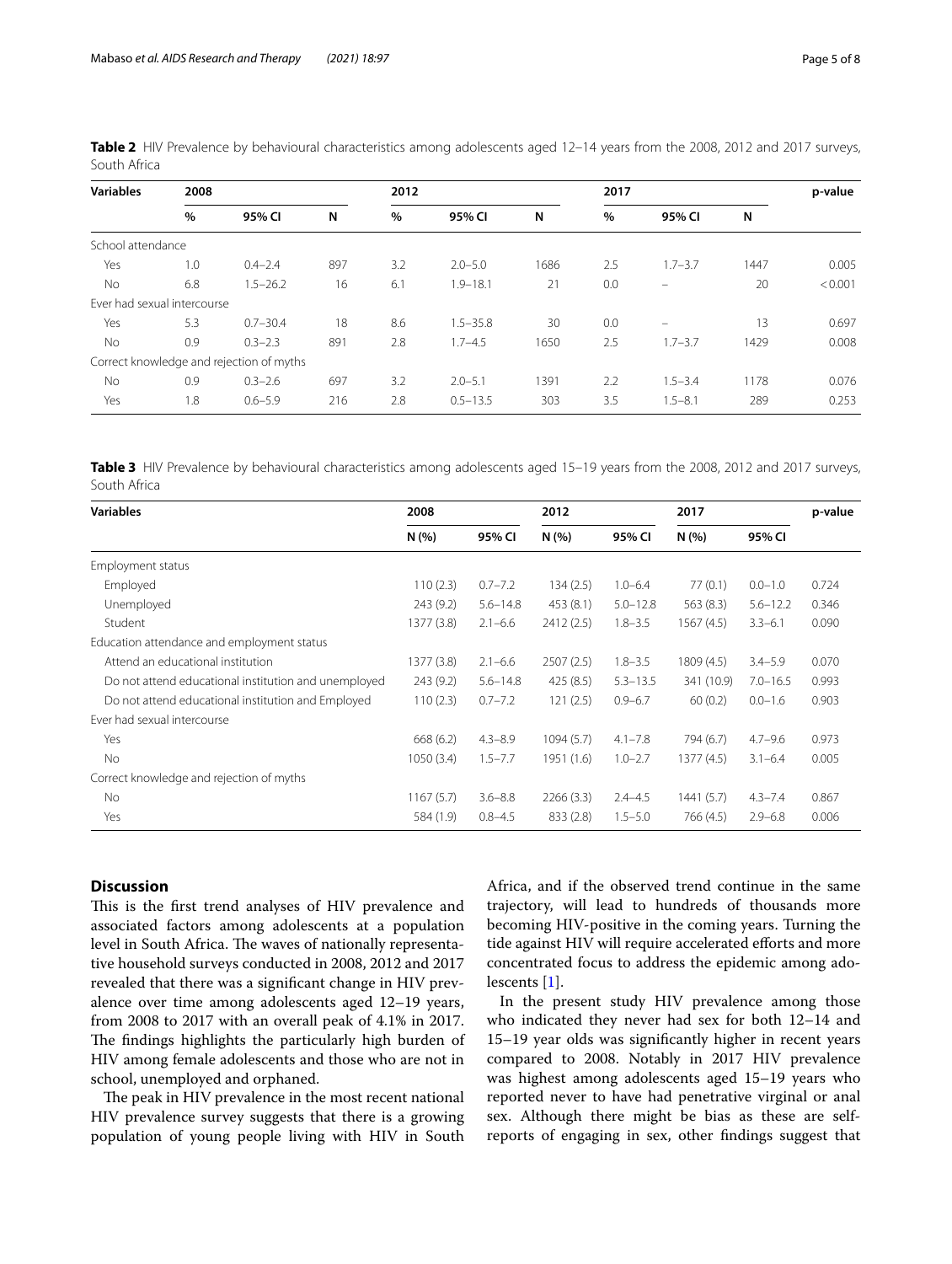<span id="page-5-0"></span>Table 4 Logistic regression models of factors associated with HIV prevalence among adolescents aged 12-19 years

| <b>Variables</b>                                     | Univariate regression |                          |                   |            | <b>Multivariate regression</b> |          |  |  |
|------------------------------------------------------|-----------------------|--------------------------|-------------------|------------|--------------------------------|----------|--|--|
|                                                      | OR                    | 95% CI                   | p-value           | <b>AOR</b> | 95% CI                         | p-value  |  |  |
| Year                                                 |                       |                          |                   |            |                                |          |  |  |
| 2008                                                 | Ref                   |                          |                   | Ref        |                                |          |  |  |
| 2012                                                 | 1.00                  | $0.76 - 1.32$            | 0.997             | 0.98       | $0.70 - 1.37$                  | 0.927    |  |  |
| 2017                                                 | 1.31                  | $1.00 - 1.73$            | 0.051             | 1.34       | $0.99 - 1.83$                  | 0.061    |  |  |
| Age in years                                         |                       |                          |                   |            |                                |          |  |  |
| $12 - 14$                                            | Ref                   |                          |                   | Ref        |                                |          |  |  |
| $15 - 19$                                            | 1.80                  | $1.42 - 2.30$            | < 0.001           | 1.14       | $0.84 - 1.55$                  | 0.387    |  |  |
| Sex                                                  |                       |                          |                   |            |                                |          |  |  |
| Male                                                 | Ref                   |                          |                   | Ref        |                                |          |  |  |
| Female                                               | 2.59                  | $2.05 - 3.27$            | < 0.001           | 2.24       | $1.73 - 2.91$                  | < 0.001  |  |  |
| Race                                                 |                       |                          |                   |            |                                |          |  |  |
| African                                              | Ref                   |                          |                   | Ref        |                                |          |  |  |
| White                                                | 0.18                  | $0.07 - 0.48$            | 0.001             | 0.29       | $0.09 - 0.93$                  | 0.037    |  |  |
| Coloured                                             | 0.17                  | $0.10 - 0.28$            | < 0.001           | 0.21       | $0.11 - 0.37$                  | < 0.001  |  |  |
| Indian/Asian                                         | 0.09                  | $0.03 - 0.29$            | < 0.001           | 0.08       | $0.02 - 0.34$                  | 0.001    |  |  |
| Locality                                             |                       |                          |                   |            |                                |          |  |  |
| Rural areas                                          | Ref                   |                          |                   | Re         |                                |          |  |  |
| Urban areas                                          | 0.60                  | $0.48 - 0.73$            | < 0.001           | 1.14       | $0.73 - 1.24$                  | 0.685    |  |  |
| Province                                             |                       |                          |                   |            |                                |          |  |  |
| Northern Cape                                        | Ref                   |                          | ÷                 | Ref        |                                |          |  |  |
| Western Cape                                         | 0.81                  | $0.40 - 1.61$            | 0.541             | 1.42       | $0.66 - 3.06$                  | 0.368    |  |  |
| Eastern Cape                                         | 1.95                  | 1.09-3.49                | 0.025             | 1.49       | $0.76 - 2.95$                  | 0.248    |  |  |
| Free State                                           | 2.10                  | $1.10 - 3.99$            | 0.024             | 1.61       | $0.78 - 3.33$                  | 0.193    |  |  |
| KwaZulu-Natal                                        | 2.71                  | $1.57 - 4.67$            | < 0.001           | 2.01       | 1.09-3.99                      | 0.027    |  |  |
| North West                                           | 1.79                  | $0.94 - 3.40$            | 0.075             | 0.99       | $0.47 - 2.08$                  | 0.982    |  |  |
| Gauteng                                              | 1.73                  | $0.95 - 3.16$            | 0.074             | 1.31       | $0.65 - 2.62$                  | 0.447    |  |  |
| Mpumalanga                                           | 3.48                  | $1.96 - 6.19$            | < 0.001           | 1.93       | $0.97 - 3.82$                  | 0.059    |  |  |
| Limpopo                                              | 1.44                  | $0.76 - 2.73$            | 0.261             | 0.70       | $0.32 - 1.54$                  | 0.375    |  |  |
| Education attendance and employment status           |                       |                          |                   |            |                                |          |  |  |
| Attend an educational institution                    | Ref                   |                          | $\qquad \qquad -$ | Ref        |                                |          |  |  |
| Do not attend educational institution and unemployed | 3.48                  | $2.71 - 4.47$            | < 0.001           | 2.66       | $1.91 - 3.67$                  | < 0.001  |  |  |
| Do not attend educational institution and Employed   | 1.36                  | $0.71 - 2.59$            | 0.349             | 1.07       | $0.38 - 3.01$                  | 0.894    |  |  |
| Orphanhood status                                    |                       |                          |                   |            |                                |          |  |  |
| Yes                                                  | Ref                   | $\overline{\phantom{0}}$ |                   | Ref        |                                |          |  |  |
| No                                                   | 0.34                  | $0.27 - 0.43$            | < 0.001           | 0.45       | $0.36 - 0.58$                  | < 0.001  |  |  |
| HIV Correct knowledge and Rejection of myths         |                       |                          |                   |            |                                |          |  |  |
| No                                                   | Ref                   | $=$                      |                   | Ref        |                                | $\equiv$ |  |  |
| Yes                                                  | 0.03                  | $0.61 - 1.02$            | 0.070             | 0.87       | $0.66 - 1.15$                  | 0.325    |  |  |
| Ever had sex                                         |                       |                          |                   |            |                                |          |  |  |
| Yes                                                  | Ref                   |                          |                   | Ref        |                                | $\equiv$ |  |  |
| No                                                   | 0.34                  | $0.28 - 0.43$            | < 0.001           | 0.55       | $0.41 - 0.74$                  | < 0.001  |  |  |

recent increases in adolescent HIV prevalence are more likely attributable to long-term survival of adolescents who acquired HIV through mother-to-child transmission rather than sexual activity  $[19]$ . This poses challenges for HIV prevention because of the potential for onward

transmission should perinatally-infected adolescents begin unprotected sexual activity. However, HIV prevalence does not measure perinatally acquired infections directly, and therefore cannot be interpreted as a proxy for recent infections [\[19](#page-7-15)-21]. This re-emphasises the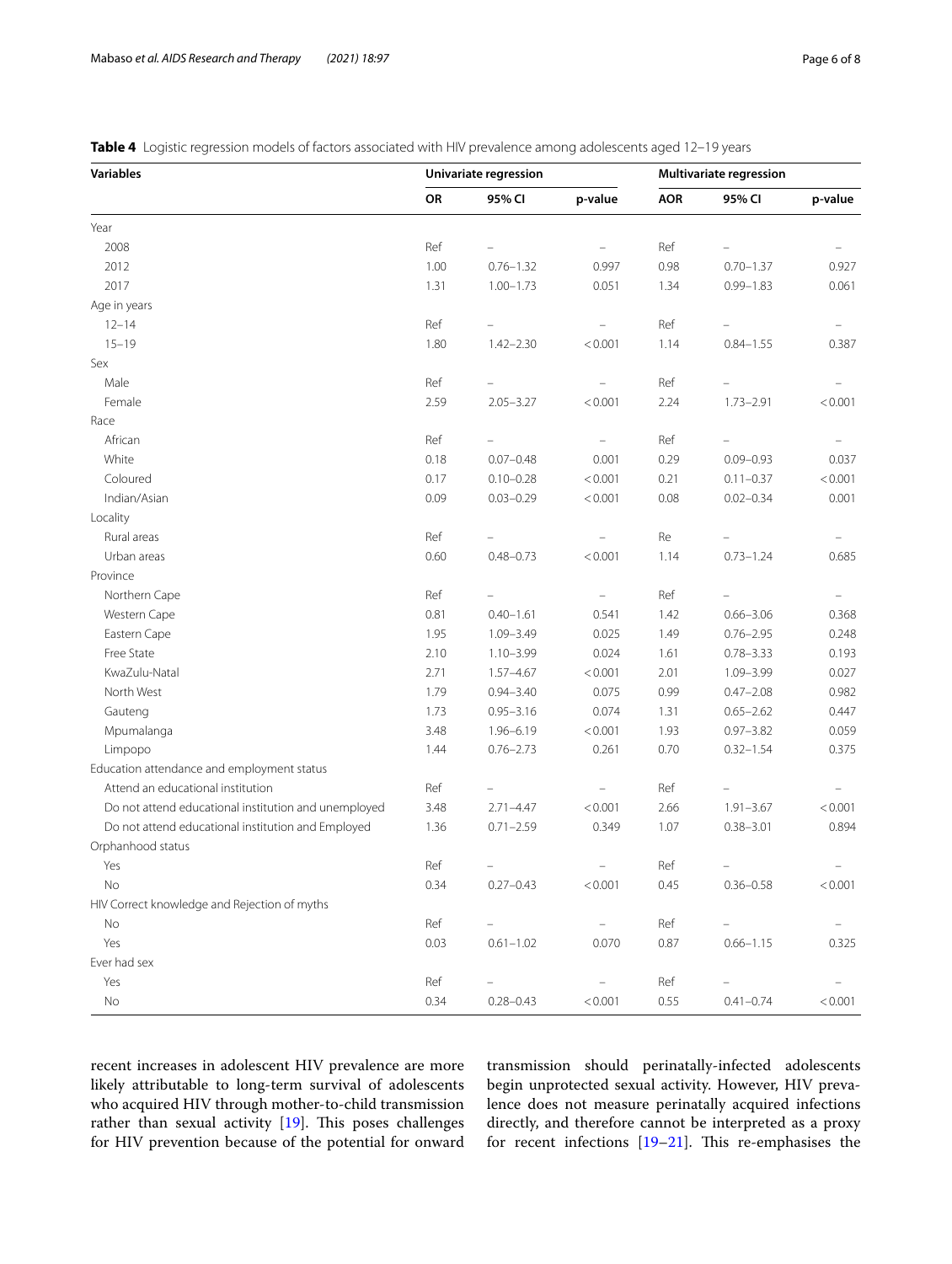importance of routinely and accurately measuring HIV incidence among adolescents [\[19](#page-7-15)].

Current fndings showed that gender disparities in the HIV burden persist with adolescent girls more likely to be living with HIV than boys of the same age. In line with current fndings evidence shows that the highest population risk group remains Black African female adolescents residing in the KwaZulu-Natal province  $[22]$  $[22]$ . This is despite the implementation of a combination of prevention strategies for HIV, including biomedical, behavioural and structural programmes targeted specifcally at adolescent girls [\[23](#page-7-18), [24\]](#page-7-19). If the observed trends in HIV acquisition among adolescent females continue, achievement of the UN's goal of eliminating HIV as a public health threat by 2030 [[25](#page-7-20)] will be jeopardised.

Adolescent girls remain a high priority towards ending the HIV epidemic. Prevention programmes must address gender inequalities driving excessive risk among adolescent girls by engaging men during early stages of adolescence around harmful gender norms related to HIV [\[26](#page-7-21), [27\]](#page-7-22). These include harmful socio-cultural norms that lead to social vulnerability such as socio-economic disparities faced by adolescent women, gender-power dynamics and gender-based violence that infuence HIV risk in this population. There is also a need to address barriers related to adolescents' poor care-seeking behaviours through provision of youth friendly services [[28\]](#page-7-23).

The findings suggest that attendance at an educational institution might be protective against HIV, and this has also been reported in previous research  $[29]$  $[29]$ . The higher burden of HIV among adolescents not in school or unemployed presents challenges in reaching adolescents because any school-based or work-place HIV programmes and interventions, would not reach adolescents that are not found in these institutions. Elsewhere, improved school attendance was associated with decline in adolescent sexual activity and substantial declines in HIV incidence and prevalence  $[30]$  $[30]$ . Therefore, there is a need to strengthen the adolescent component of national HIV programmes to improve the efectiveness of the HIV response especially for out of school and unemployed youth.

In line with other studies the current fndings show that adolescent orphans were more likely to be HIV positive [\[31](#page-7-26), [32\]](#page-7-27). Evidence suggests that orphans, whether single orphan or double orphan are at greater risk of being HIV-positive partly due to distal risk factors such as socio-economic vulnerability, psychosocial distress, poor family functioning, and sexual abuse and partly due to proximal sexual risk factors such as number, type and concurrency of sexual partnerships [[32\]](#page-7-27). Many orphans may have been infected through undiagnosed vertical transmission, which presents a challenge but also a potential entry point for HIV prevention and care continuum. The programmes designed to help orphans should also reduce high-risk sexual behaviours to prevent new infections.

### **Limitations**

This study has several limitations that should be noted. Participant's self-responses may have been afected by the recall and social desirability bias. The use of faceto-face interviews to obtain self-reported information on sexual activity may have resulted in adolescents under-reporting some behaviours due to the sensitive nature of the subject. It is not clear what proportion of adolescents living with HIV were infected vertically compared with direct sexual infection. This is a major limitation for determining the cause of increased HIV prevalence in adolescents. This could be due to new infections in adolescents or due to better treatment outcomes for perinatally infected children who have been well managed and are now transitioning into adolescence. If it is the latter, then this is a positive fnding that points to the efectiveness of care and treatment programms while also revealing gaps in PMTCT. However, the cross-sectional nature of the study design makes it difficult to infer causality and the study is limited to assessing factors associated with HIV prevalence among adolescents. Notwithstanding these limitations this study contributes to the body of knowledge on the factors driving the increasing trend in HIV prevalence among adolescents in South Africa. Furthermore, the use of nationally representative population-based data enables the fndings of the study to be generalised to adolescents in the country.

### **Conclusion**

The observed increasing trend and gender disparities in HIV infection suggest a need for interventions targeting adolescents and prevention programmes aimed at addressing gender inequalities driving HIV risk among adolescent girls. Furthermore, the fndings highlight the need for community-based HIV programmes focusing on the out of school and unemployed youth in addition to interventions aimed at addressing school attendance and unemployment among young people. Finally, provinces with high HIV prevalence need to be prioritised in the planning of targeted prevention interventions in order to maximize impact aimed at reducing HIV infection among adolescents.

#### **Acknowledgements**

We wish to thank the study participants for their contribution to the research, as well as HSRC project team.